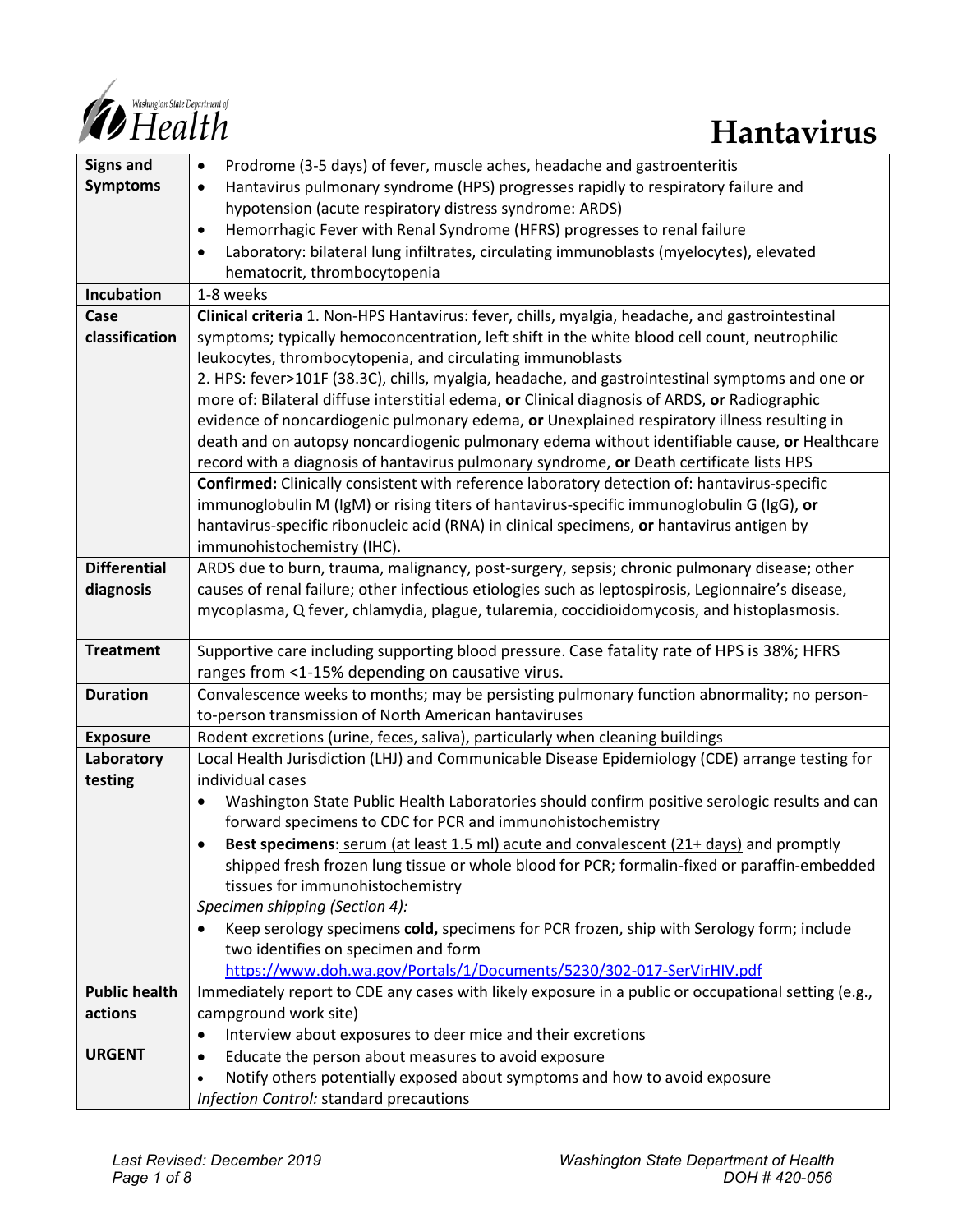# **Hantavirus**

#### **1. DISEASE REPORTING**

#### **A. Purpose of Reporting and Surveillance**

- 1. To characterize the epidemiology and clinical aspects of disease caused by hantaviruses.
- 2. To monitor disease trends and recognize outbreaks.
- 3. To target prevention and control messages.

#### **B. Legal Reporting Requirements**

- 1. Health care providers: notifiable to local health jurisdiction within 24 hours.
- 2. Health care facilities: notifiable to local health jurisdiction within 24 hours.
- 3. Laboratories: Hantavirus detection notifiable to local health jurisdiction within 24 hours specimen submission on request but confirmation strongly recommended (see Section 4).
- 4. Local health jurisdictions: notifiable to the Washington State Department of Health (DOH) Communicable Disease Epidemiology (CDE) within 7 days of case investigation completion or summary information required within 21 days.

#### **C. Local Health Jurisdiction Investigation Responsibilities**

- 1. Facilitate the transport of specimens to Washington State Public Health Laboratories for confirmatory testing.
- 2. Report all *confirmed* cases to CDE. Use the hantavirus infection report form [\(https://www.doh.wa.gov/Portals/1/Documents/5100/210-028-ReportForm-](https://www.doh.wa.gov/Portals/1/Documents/5100/210-028-ReportForm-Hantavirus.pdf)[Hantavirus.pdf\)](https://www.doh.wa.gov/Portals/1/Documents/5100/210-028-ReportForm-Hantavirus.pdf) and enter the data into the Washington Disease Reporting System (WDRS).

#### **2. THE DISEASE AND ITS EPIDEMIOLOGY**

#### **A. Etiologic Agent**

Hantaviruses are a family of viruses spread mainly by rodents; they can cause varied disease syndromes in people worldwide. Sin Nombre virus is the predominant hantavirus in North America and is responsible for all cases identified to-date in Washington. In late 2016 and early 2017, a multistate outbreak of Seoul virus infections occurred and was associated with Norway rats.

#### **B. Description of Illness**

Hantavirus pulmonary syndrome (HPS) is an acute viral disease with a relatively short (3–5 days) prodrome of fever, myalgias (muscle aches), headache, and gastrointestinal complaints followed by the abrupt onset of acute respiratory distress syndrome (ARDS) and hypotension. The illness progresses rapidly to respiratory failure with bilateral pulmonary infiltrates, pulmonary edema, and shock. Circulating immunoblasts (immature myelocytes), elevated hematocrit, and thrombocytopenia are almost always present; a rapid drop in platelets marks onset of the cardiopulmonary phase. Just over a third of all cases in the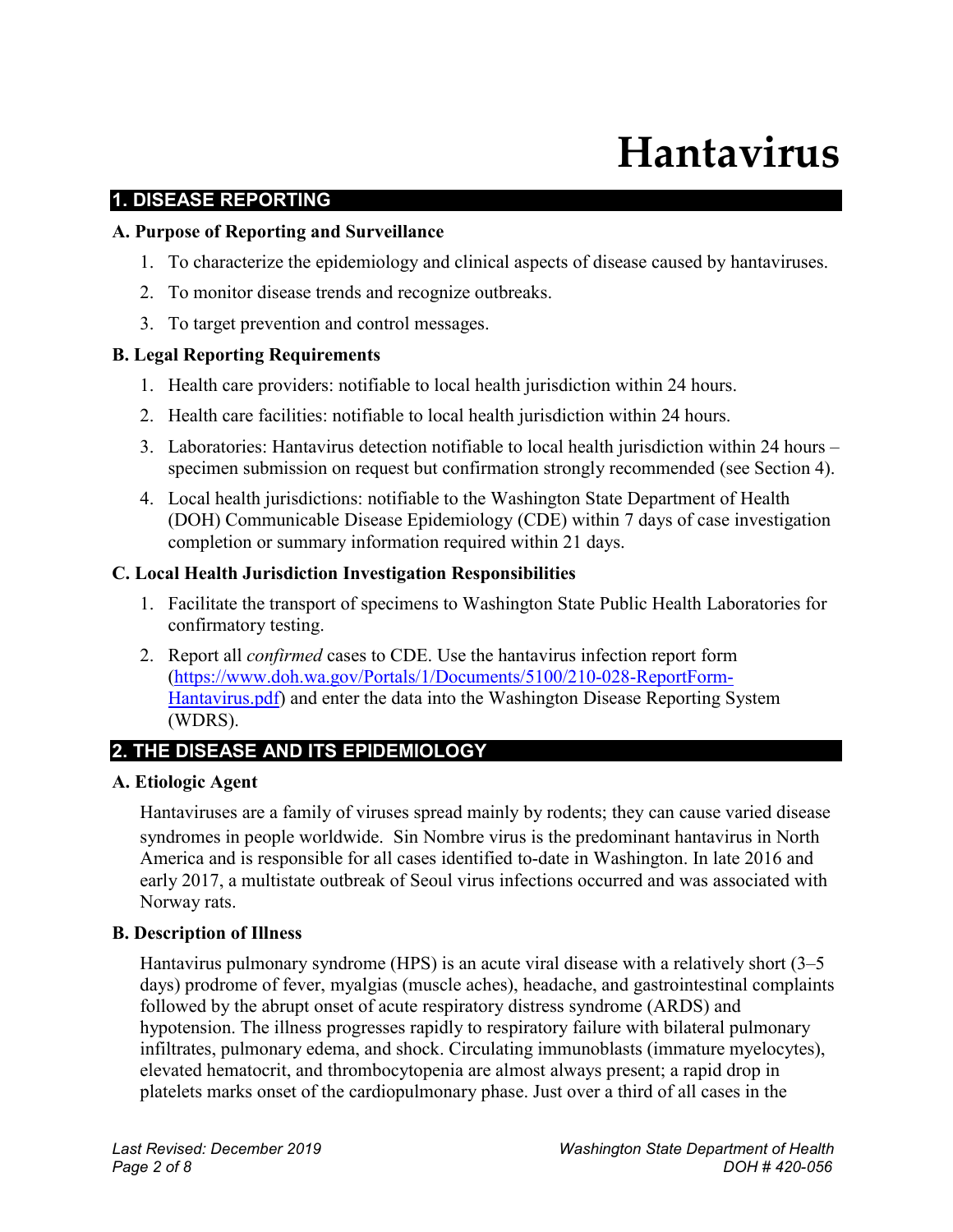United States have died. In survivors, recovery from acute illness is rapid, but full convalescence may require weeks or months. Restoration of normal lung function generally occurs, but pulmonary function abnormalities may persist in some individuals.

Hemorrhagic Fever with Renal Syndrome (HFRS) is a group of illnesses (e.g. Korean hemorrhagic fever, epidemic hemorrhagic fever, and nephropathia epidemica) caused by Old World hantaviruses (Hantaan, Dobrava, Saaremaa, Seoul, and Puumala). Initial symptoms include abrupt onset of headaches, back and abdominal pain, fever, nausea, blurred vision, conjunctivitis, or rash. Later symptoms can include hypotension, acute shock, vascular leakage, and acute renal failure. The severity of the disease varies depending on the virus causing infection; Hantaan and Dobrava virus infections are more severe while Seoul, Saaremaa, and Puumala infections are more moderate. Complete recovery can take weeks or months. Case fatality ranges from <1-15% depending on which hantavirus is causing the infection and illness.

# **C. Hantavirus Pulmonary Syndrome (HPS) in Washington State**

Through 2018 there have been 55 reported cases of HPS among Washington residents, 19 (35%) of which were fatal. Between zero and five cases are reported annually. Cases have occurred throughout most counties, though the majority have exposure in eastern Washington. It is extremely rare to see multiple cases with a single common exposure. However, during 2012 there was an outbreak associated with visits to Yosemite National Park in California. A total of 10 cases were identified; 9 stayed in the Signature Tent Cabins and the other had hiked nearby. [www.cdc.gov/hantavirus/outbreaks/yosemite/index.html.](https://www.cdc.gov/hantavirus/outbreaks/yosemite/index.html)

#### **D. Reservoirs**

The deer mouse *(Peromyscus maniculatus)* is the major reservoir of Sin Nombre virus in the western United States. Deer mice live in all parts of Washington, but mainly in rural areas. The deer mouse is about six inches long from the nose to the tip of its tail. It is grayish to light brown on top, with a white belly, large ears and eyes, and a furry tail that is white on the underside. Deer mice usually carry the virus without showing any signs of being sick.



Photo source: CDC website <http://www.cdc.gov/hantavirus/index.html>

Rodent serosurveys were conducted in Washington from 1993 to 2001 by various state and federal agencies. During this time period, 14% of over 1,100 deer mice tested in Washington had antibodies against Sin Nombre virus, similar to prevalence in other western states. These data, as well as data from other states, also demonstrated that the percentage of infected mice may fluctuate widely from year to year.

The Norway rat (*Rattus norvegicus*) is the major reservoir for Seoul virus; these rats are often bred and kept as pets but also exist in wild rat populations around the world. During late 2016, CDC reported an outbreak of Seoul virus associated with pet Norway rats: <https://www.cdc.gov/hantavirus/outbreaks/seoul-virus/index.html>

#### **E. Modes of Transmission**

Transmission is via inhalation of virus that is excreted in rodent urine, feces or saliva and aerosolized during cleaning of buildings with rodent nests or other rodent contamination.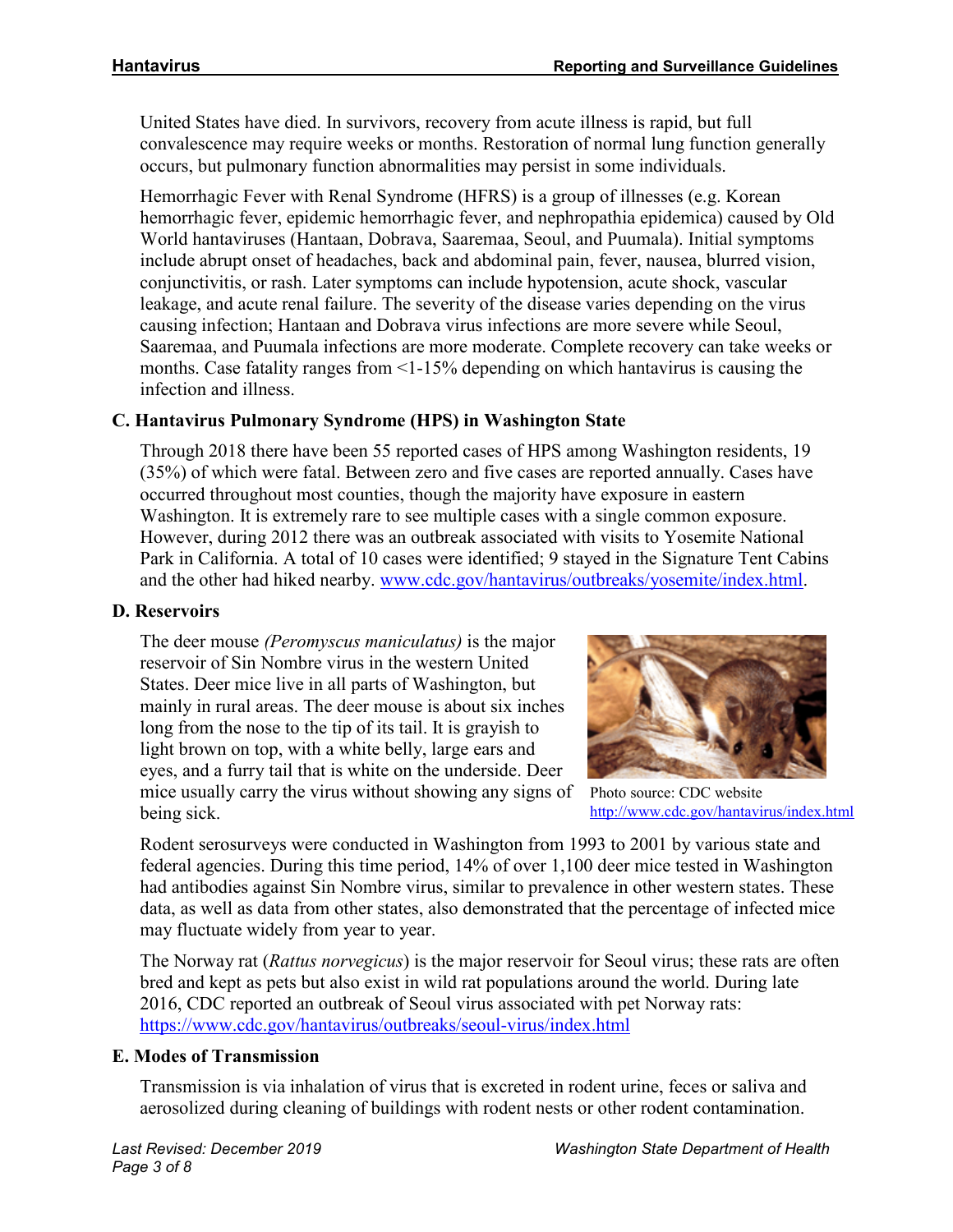Exposures have occurred in rodent-infested cabins, homes, barns, vehicles, outbuildings or less commonly when handling wild rodents without protective equipment. Nationally, rare transmission has been documented from a bite of a deer mouse.

#### **F. Incubation Period**

One to eight weeks.

#### **G. Period of Communicability**

Person-to-person spread of hantaviruses has not occurred in this country. However, it has been documented in Argentina during an outbreak due to Andes virus.

#### **H. Treatment**

There is no specific antiviral treatment. Supportive care including intubation and ventilation and fluid and pharmacologic support of blood pressure is typically required. HFRS may require dialysis. Intravenous ribavirin has been shown to decrease illness and death associated with HFRS if used very early in the disease.

# **3. CASE DEFINITION**

#### **A. Clinical Case Definition**

- 1. Non-HPS Hantavirus infection is a febrile illness with non-specific viral symptoms including fever, chills, myalgia, headache, and gastrointestinal symptoms. Typical clinical laboratory findings include hemoconcentration, left shift in the white blood cell count, neutrophilic leukocytes, thrombocytopenia, and circulating immunoblasts.
- 2. Hantavirus Pulmonary Syndrome (HPS) is an acute febrile illness (i.e., temperature greater than 101.0 F [greater than 38.3 C]) with a prodrome consisting of fever, chills, myalgia, headache, and gastrointestinal symptoms, and one or more of the following clinical features:
	- Bilateral diffuse interstitial edema, **OR**
	- Clinical diagnosis of acute respiratory distress syndrome (ARDS), **OR**
	- Radiographic evidence of noncardiogenic pulmonary edema, **OR**
	- An unexplained respiratory illness resulting in death, and includes an autopsy examination demonstrating noncardiogenic pulmonary edema without an identifiable cause, **OR**
	- Healthcare record with a diagnosis of hantavirus pulmonary syndrome, **OR**
	- Death certificate lists hantavirus pulmonary syndrome as a cause of death or a significant condition contributing to death

#### **B. Laboratory Criteria for Diagnosis**

- 1. Detection of hantavirus-specific immunoglobulin M (IgM) or rising titers of hantavirusspecific immunoglobulin G (IgG), **OR**
- 2. Detection of hantavirus-specific ribonucleic acid (RNA) in clinical specimens, **OR**
- 3. Detection of hantavirus antigen by immunohistochemistry (IHC) in lung biopsy or autopsy tissues.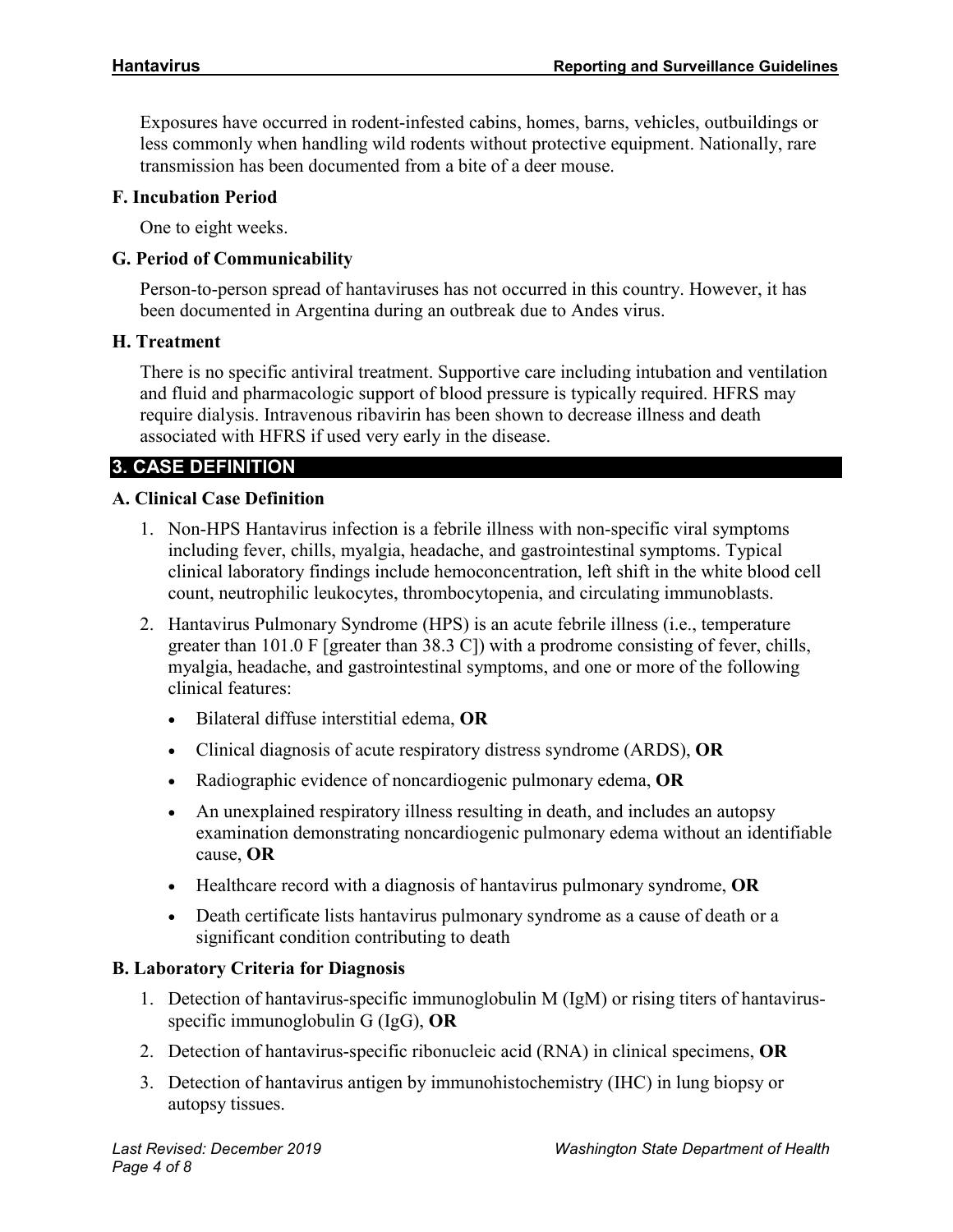*Note:* Laboratory testing should be performed or confirmed at a public health reference laboratory. Because the clinical illness is nonspecific and ARDS is common, a screening case definition should be used to determine which patients to test. In general, a predisposing medical condition (e.g., malignancy, chronic pulmonary disease, trauma, burn, or surgery) is a more likely cause of ARDS than HPS. Patients with these underlying conditions and ARDS need not be tested for hantavirus.

# **C. Case Definition (2015)**

*Confirmed*: a clinically compatible case of HPS or non-HPS Hantavirus infection that is laboratory confirmed.

# **4. DIAGNOSIS AND LABORATORY SERVICES**

# **A. Laboratory Diagnosis**

# **Positive commercial lab results should be confirmed at a public health reference lab such as the Washington State Public Health Laboratories.**

Serology: Diagnosis is most commonly made by detection of virus-specific IgM in serum using an enzyme immunoassay (EIA/ELISA). Most patients have IgM antibodies at time of hospitalization. An acute-phase serum drawn as an initial diagnostic specimen may not yet have IgG present. IgG antibody is long-lasting once it develops, and sera of patients retrospectively identified appear to have retained antibody for many years. All specimens should be submitted for confirmatory testing at a public health reference lab if acute hantavirus disease is suspected.

Reverse transcriptase-polymerase chain reaction (RT-PCR) can be used to detect hantavirus RNA in fresh frozen lung tissue, whole blood, or nucleated blood cells.

Immunohistochemistry (IHC) testing of formalin-fixed tissues or paraffin-embedded tissues with specific monoclonal and polyclonal antibodies can be used to detect hantavirus antigens. IHC can be useful in fatal cases.

To date, no isolates of Sin Nombre virus-like viruses have been recovered from humans, so virus isolation is not a diagnostic consideration. There is no test for exposure to the virus. Decreased platelets or presence of immature cells (myelocytes, metamyelocytes) in the white blood count are suggestive but not diagnostic of hantavirus infection.

Testing mice is not recommended; deer mice populations can be infected with a low prevalence, so testing rodents is not an accurate way to determine if the virus might be present in the environment. There is no test to determine if the urine, droppings or nesting material are infectious. All deer mouse infestations should be treated as if they are potentially contaminated. Persons concerned about exposure to such materials should monitor themselves and seek medical care if they develop symptoms.

# **B. Services Available at the Washington State Public Health Laboratories (PHL)**

Serology, RT-PCR, and IHC are available through the CDC. All specimens being submitted to CDC *must* be sent through the PHL. Please call Communicable Disease Epidemiology (CDE) for approval and consultation on appropriate specimens prior to submission.

Note that PHL require all clinical specimens have two patient identifiers, a name **and** a second identifier (e.g., date of birth) both on the specimen label and on the submission form.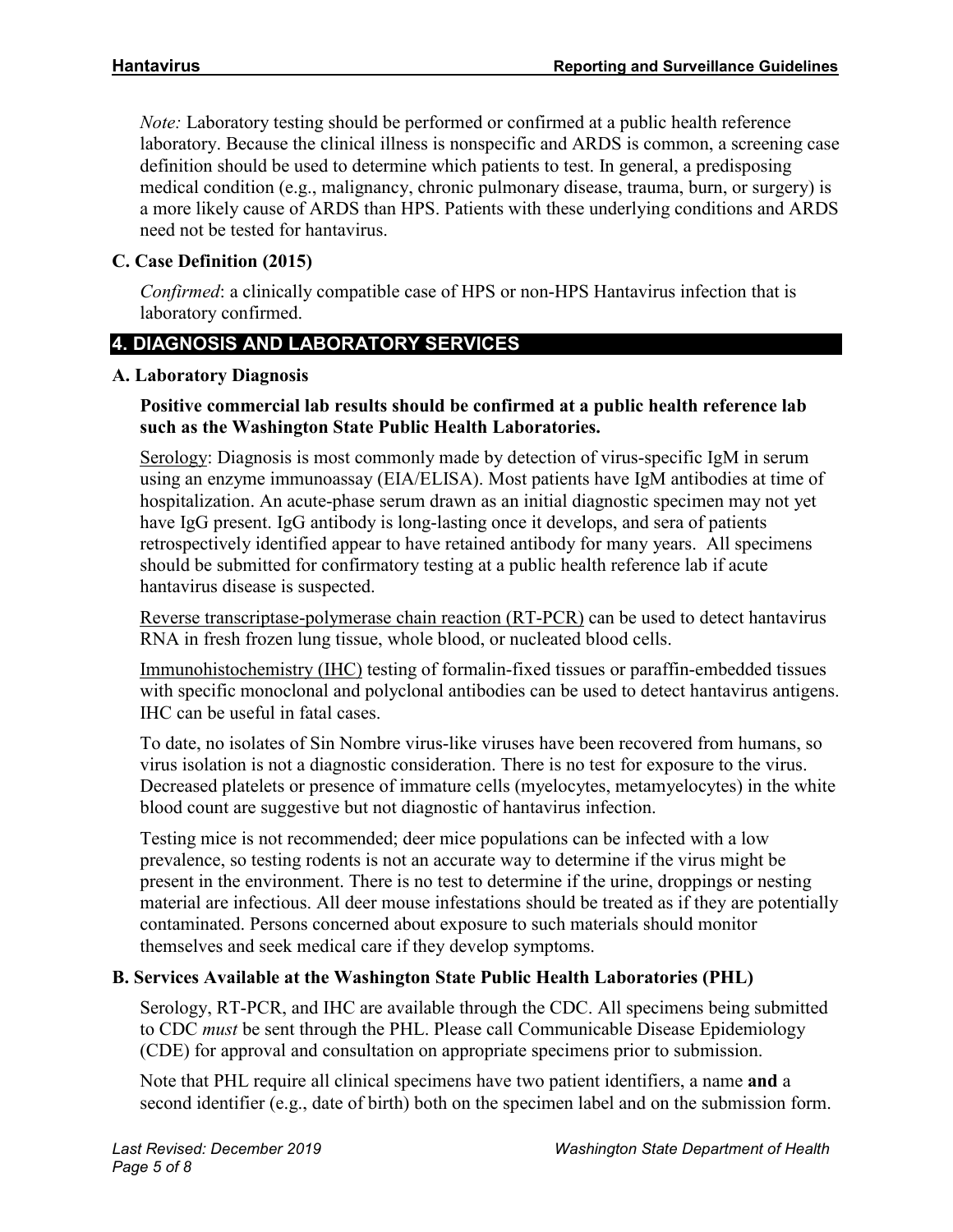Due to laboratory accreditation standards, specimens will be rejected for testing if not properly identified. Also include specimen source and collection date.

# **C. Criteria for Testing HPS Specimens through Public Health**

- 1. Patients with suspected hantavirus pulmonary syndrome (i.e., fever, hypotension, hypoxia, bilateral interstitial pulmonary infiltrates, acute respiratory distress syndrome, thrombocytopenia, hemoconcentration without an identifiable cause).
- 2. Evidence of hantavirus infection based on a positive test from a commercial laboratory.
- 3. Death due to unexplained respiratory illness with autopsy demonstrating noncardiogenic pulmonary edema without identifiable cause.

Any person with a consistent exposure history (e.g. cleaning a rodent infested building, known rodent contact), and illness clinically compatible with non-HPS hantavirus should have a specimen sent commercially for hantavirus serologic testing. Positive specimens should be forwarded to PHL for confirmation.

# **D. Specimen Collection**

# *Serum*

Submit at least 1 mL (2.5 mL preferred) of serum. Serum can be drawn upon hospital admission. If possible, also obtain as late a serum as available before death or hospital discharge, or a convalescent serum drawn approximately 21 days after the first specimen. Separated serum specimens should be refrigerated and transported cold with regular ice packs. Avoid repeated freeze-thaw cycles, but if specimen is already frozen, then ship on dry ice. Submit specimens with a completed PHL serology form:

[https://www.doh.wa.gov/Portals/1/Documents/5230/302-017-SerVirHIV.pdf.](https://www.doh.wa.gov/Portals/1/Documents/5230/302-017-SerVirHIV.pdf)

For information on specimens other than serum (tissue, bronchoalveolar lavage, blood clot, etc.), consult CDE and visit: [https://www.cdc.gov/hantavirus/health-care-workers/specimen](https://www.cdc.gov/hantavirus/health-care-workers/specimen-submission/protocol.html)[submission/protocol.html.](https://www.cdc.gov/hantavirus/health-care-workers/specimen-submission/protocol.html)

# **5. ROUTINE CASE INVESTIGATION**

Interview the case and others who may be able to provide pertinent clinical information.

# **A. Evaluate the Diagnosis**

Obtain and review laboratory reports and medical records. If the case tests positive for hantavirus at a commercial laboratory, facilitate transport of the specimen (i.e., serum or tissue) to Public Health Laboratories for further testing.

#### **B. Manage the Case**

Hospitalized patients should be cared for using standard precautions. Person-to-person spread of hantaviruses has not occurred in the U.S. Educate the case about avoiding future exposures (see Section 6B).

#### **C. Identify Potential Sources of Infection**

Obtain a history about possible exposure to fresh rodent urine, droppings, or nesting material. Exposures generally occur when urine, droppings, or nesting material are stirred up, aerosolized, and inhaled. A rodent bite can also transmit the virus; however inhaling the virus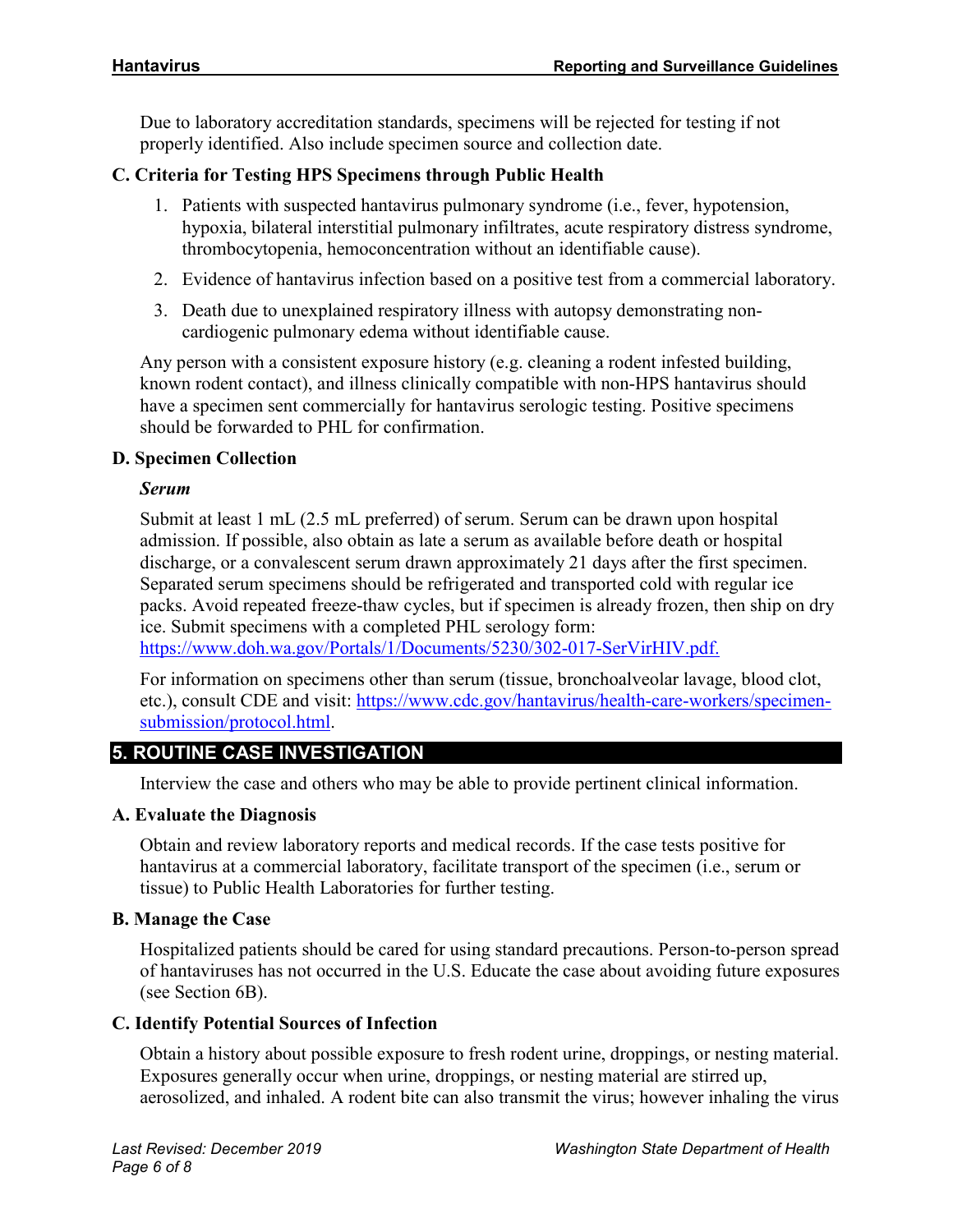is a much more common transmission route to humans. If pet rats are a possible exposure source, contact CDE about follow-up and options for testing.

#### **D. Identify Other Potentially Exposed Persons**

Identify other persons who may have been in or around the presumed case's exposure location, e.g., other household residents, campground staff or residents, or facility employees. Posting a sign in public areas (e.g., campgrounds) may be appropriate.

#### **E. Management of Others Exposed**

Other persons who may have been exposed to the same source as the case should be educated regarding avoiding future exposures and the signs of hantavirus pulmonary syndrome. They should be advised to seek medical attention if symptoms develop. However, it is rare to have multiple cases sharing a common exposure.

#### **F. Environmental Evaluation**

Notify local environmental health program of locally acquired cases. It may be appropriate to examine the environment where the case was exposed to make suggestions about rodent removal. However, since deer mice are found throughout Washington and are the known reservoir for the Sin Nombre virus, mouse testing is not done. If pet rats are a possible exposure source, Seoul virus testing is available through commercial laboratories or CDC depending on potential outbreak connections; contact CDE for further information.

# **6. ROUTINE PREVENTION**

#### **A. Immunization Recommendations:** None

#### **B. Prevention Recommendations**

- **1. Keep rodents out of your home and workplace.** Always take precautions when cleaning, sealing and trapping in rodent-infested areas.
- **2. Seal up** cracks and gaps in buildings that are larger than 1/4 inch including window and door sills, under sinks around the pipes, in foundations, attics, and any rodent entry hole.
- **3. Trap indoor rats and mice** with snap traps.
- **4. Remove rodent food sources.** Keep food (including pet food) in rodent proof containers.
- **5. Practice healthy pet guidelines:** [https://www.cdc.gov/healthypets/pets/small](https://www.cdc.gov/healthypets/pets/small-mammals/index.html)[mammals/index.html](https://www.cdc.gov/healthypets/pets/small-mammals/index.html)
- **6. Clean up rodent infested areas:** <https://www.cdc.gov/rodents/cleaning/index.html>
	- Wear rubber, latex, vinyl or nitrile gloves.
	- Do not stir up dust by vacuuming, sweeping, or any other dust-generating means.
	- Thoroughly wet contaminated areas including trapped mice, droppings, nests with a bleach solution or household disinfectant. Hypochlorite (bleach) solution: Mix 1½ cups of household bleach in 1 gallon of water. Use only freshly mixed solution.
	- Once everything is soaked for 10 minutes, remove all of the nest material, mice or droppings with damp towel and then mop or sponge the area with bleach solution or household disinfectant.